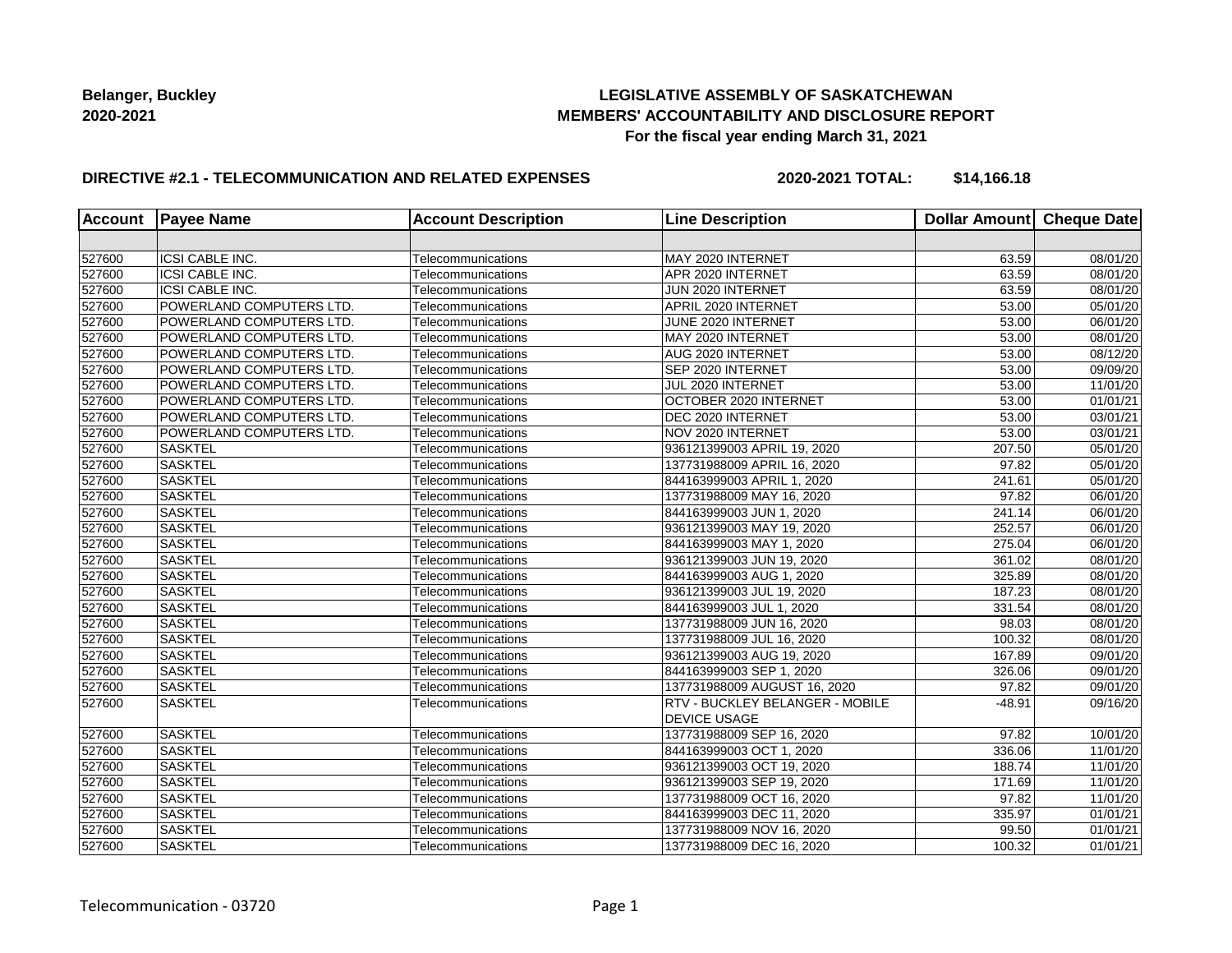## **LEGISLATIVE ASSEMBLY OF SASKATCHEWAN MEMBERS' ACCOUNTABILITY AND DISCLOSURE REPORT For the fiscal year ending March 31, 2021**

## **DIRECTIVE #2.1 - TELECOMMUNICATION AND RELATED EXPENSES**

**2020-2021 TOTAL: \$14,166.18**

| <b>Account</b> | <b>Payee Name</b> | <b>Account Description</b> | <b>Line Description</b>     | Dollar Amount Cheque Date |          |
|----------------|-------------------|----------------------------|-----------------------------|---------------------------|----------|
|                |                   |                            |                             |                           |          |
| 527600         | <b>SASKTEL</b>    | Telecommunications         | 936121399003 NOV 19, 2020   | 167.99                    | 01/01/21 |
| 527600         | <b>SASKTEL</b>    | Telecommunications         | 844163999003 NOV 1, 2020    | 336.02                    | 01/01/21 |
| 527600         | <b>SASKTEL</b>    | Telecommunications         | 936121399003 JAN 19, 2021   | 209.11                    | 03/01/21 |
| 527600         | <b>SASKTEL</b>    | Telecommunications         | 137731988009 FEB 16, 2021   | 100.81                    | 03/01/21 |
| 527600         | <b>SASKTEL</b>    | Telecommunications         | 844163999003 FEB 1, 2021    | 336.54                    | 03/01/21 |
| 527600         | <b>SASKTEL</b>    | Telecommunications         | 137731988009 JAN 16, 2021   | 101.02                    | 03/01/21 |
| 527600         | <b>SASKTEL</b>    | Telecommunications         | 936121399003 DEC 19, 2020   | 188.21                    | 03/01/21 |
| 527600         | <b>SASKTEL</b>    | Telecommunications         | 844163999003 JAN 1, 2021    | 346.08                    | 03/01/21 |
| 527600         | <b>SASKTEL</b>    | Telecommunications         | 936121399003 FEB 19, 2021   | 211.76                    | 03/01/21 |
| 527600         | <b>SASKTEL</b>    | Telecommunications         | 844163999003 MAR 1, 2021    | 348.14                    | 03/01/21 |
| 527600         | <b>SASKTEL</b>    | Telecommunications         | 137731988009 MAR 16, 2021   | 100.85                    | 03/16/21 |
| 527600         | <b>SASKTEL</b>    | Telecommunications         | 936121399003 MAR 19, 2021   | 192.17                    | 03/19/21 |
| 530600         | <b>SASKTEL</b>    | Placement - Tender Ads     | 936121399003 APRIL 19, 2020 | 505.95                    | 05/01/20 |
| 530600         | <b>SASKTEL</b>    | Placement - Tender Ads     | 936121399003 MAY 19, 2020   | 505.95                    | 06/01/20 |
| 530600         | <b>SASKTEL</b>    | Placement - Tender Ads     | 936121399003 JUL 19, 2020   | 505.95                    | 08/01/20 |
| 530600         | <b>SASKTEL</b>    | Placement - Tender Ads     | 936121399003 JUN 19, 2020   | 505.95                    | 08/01/20 |
| 530600         | <b>SASKTEL</b>    | Placement - Tender Ads     | 936121399003 AUG 19, 2020   | 505.95                    | 09/01/20 |
| 530600         | <b>SASKTEL</b>    | Placement - Tender Ads     | 936121399003 SEP 19, 2020   | 505.95                    | 11/01/20 |
| 530600         | <b>SASKTEL</b>    | Placement - Tender Ads     | 936121399003 OCT 19, 2020   | 505.95                    | 11/01/20 |
| 530600         | <b>SASKTEL</b>    | Placement - Tender Ads     | 936121399003 NOV 19, 2020   | 505.95                    | 01/01/21 |
| 530600         | <b>SASKTEL</b>    | Placement - Tender Ads     | 936121399003 DEC 19, 2020   | 505.95                    | 03/01/21 |
| 530600         | <b>SASKTEL</b>    | Placement - Tender Ads     | 936121399003 FEB 19, 2021   | 505.95                    | 03/01/21 |
| 530600         | <b>SASKTEL</b>    | Placement - Tender Ads     | 936121399003 JAN 19, 2021   | 505.95                    | 03/01/21 |
| 530600         | <b>SASKTEL</b>    | Placement - Tender Ads     | 936121399003 MAR 19, 2021   | 505.95                    | 03/19/21 |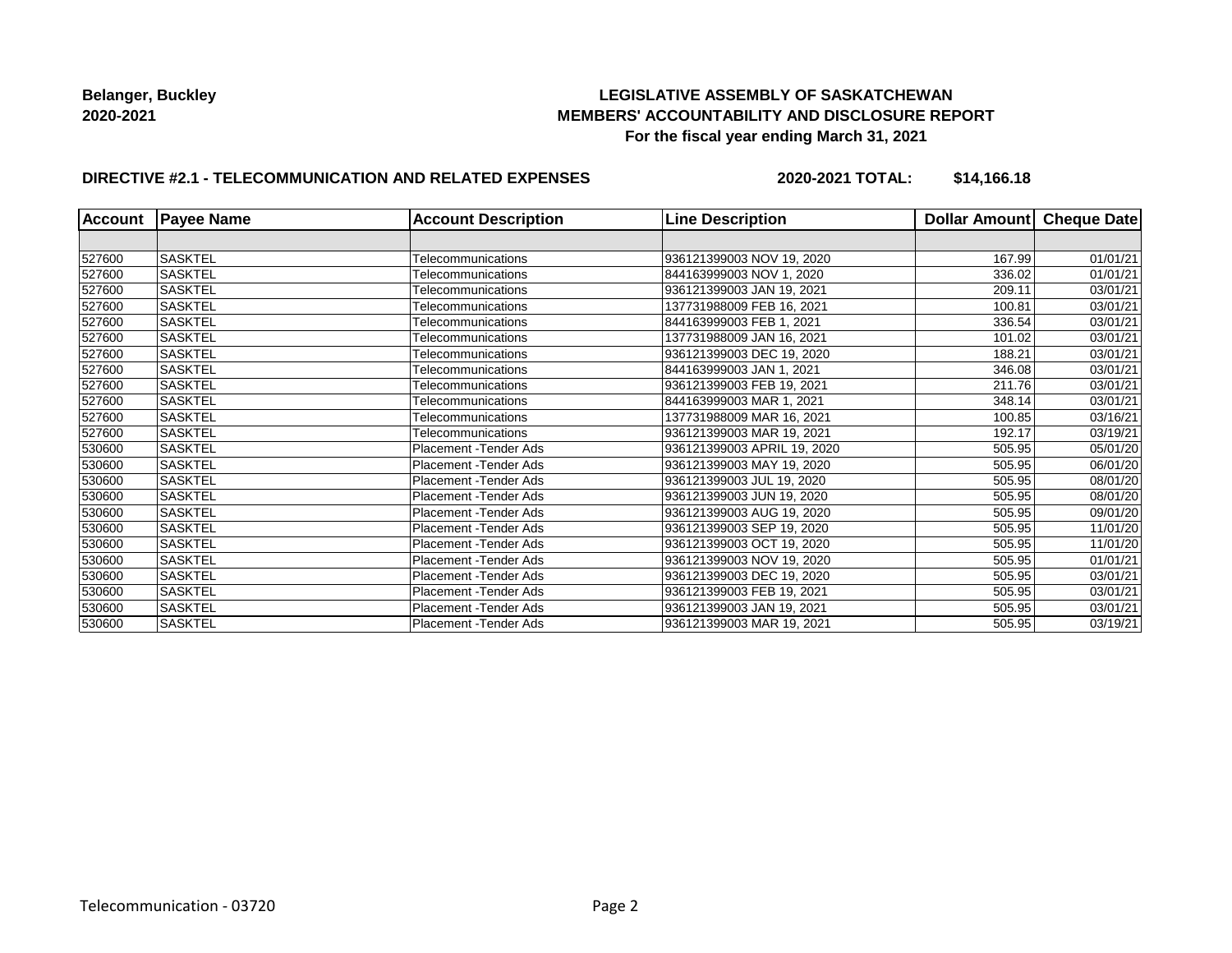# **LEGISLATIVE ASSEMBLY OF SASKATCHEWAN MEMBERS' ACCOUNTABILITY AND DISCLOSURE REPORT For the fiscal year ending March 31, 2021**

### **DIRECTIVE #3.1 - MLA TRAVEL AND LIVING EXPENSES**

**2020-2021 TOTAL: \$43,913.51**

| Account | <b>Payee Name</b>             | <b>Account Description</b>  | <b>Line Description</b>           | <b>Dollar Amount</b> | Cheque Date |
|---------|-------------------------------|-----------------------------|-----------------------------------|----------------------|-------------|
|         |                               |                             |                                   |                      |             |
| 541900  | BELANGER, HAROLD (BUCKLEY)    | Elected Rep - Travel        | MLA TRAVEL MAY 19-21, 2020        | 896.50               | 05/25/20    |
| 541900  | BELANGER, HAROLD (BUCKLEY)    | Elected Rep - Travel        | MLA TRAVEL JUN 9-11, 2020         | 1,088.40             | 06/10/20    |
| 541900  | BELANGER, HAROLD (BUCKLEY)    | <b>Elected Rep - Travel</b> | MLA TRAVEL JUN 14-18, 2020        | 1,274.00             | 06/22/20    |
| 541900  | BELANGER, HAROLD (BUCKLEY)    | <b>Elected Rep - Travel</b> | MLA TRAVEL JUN 21-25, 2020        | 1,274.00             | 07/01/20    |
| 541900  | BELANGER, HAROLD (BUCKLEY)    | <b>Elected Rep - Travel</b> | MLA TRAVEL JUNE 29 - JULY 3, 2020 | 1,436.23             | 07/08/20    |
| 541900  | BELANGER, HAROLD (BUCKLEY)    | Elected Rep - Travel        | MLA TRAVEL JUL 9-14, 2020         | 1,380.43             | 07/20/20    |
| 541900  | BELANGER, HAROLD (BUCKLEY)    | Elected Rep - Travel        | MLA TRAVEL JULY 22 - 24, 2020     | 1,203.40             | 07/27/20    |
| 541900  | BELANGER, HAROLD (BUCKLEY)    | Elected Rep - Travel        | MLA TRAVEL JUL 28-AUG 7, 2020     | 2,547.90             | 08/09/20    |
| 541900  | BELANGER, HAROLD (BUCKLEY)    | Elected Rep - Travel        | MLA TRAVEL AUG 10-18, 2020        | 1,381.65             | 08/24/20    |
| 541900  | BELANGER, HAROLD (BUCKLEY)    | Elected Rep - Travel        | MLA TRAVEL AUGUST 19 - 27, 2020   | 1,130.50             | 09/01/20    |
| 541900  | BELANGER, HAROLD (BUCKLEY)    | <b>Elected Rep - Travel</b> | MLA TRAVEL SEP 2-6, 2020          | 1,019.35             | 09/08/20    |
| 541900  | BELANGER, HAROLD (BUCKLEY)    | <b>Elected Rep - Travel</b> | MLA TRAVEL SEP 8-17, 2020         | 1,732.25             | 09/19/20    |
| 541900  | BELANGER, HAROLD (BUCKLEY)    | Elected Rep - Travel        | MLA TRAVEL SEP 19-28, 2020        | 785.85               | 10/02/20    |
| 541900  | BELANGER, HAROLD (BUCKLEY)    | <b>Elected Rep - Travel</b> | MLA TRAVEL OCT 28-NOV 2, 2020     | 1,415.65             | 11/04/20    |
| 541900  | BELANGER, HAROLD (BUCKLEY)    | <b>Elected Rep - Travel</b> | APR-OCT 2020 MLA REGINA           | 335.25               | 11/06/20    |
|         |                               |                             | <b>ACCOMMODATION</b>              |                      |             |
| 541900  | BELANGER, HAROLD (BUCKLEY)    | Elected Rep - Travel        | MLA TRAVEL NOV 3-4, 2020          | 683.00               | 11/09/20    |
| 541900  | BELANGER, HAROLD (BUCKLEY)    | Elected Rep - Travel        | MLA TRAVEL NOV 25-28, 2020        | 1,548.25             | 12/01/20    |
| 541900  | BELANGER, HAROLD (BUCKLEY)    | Elected Rep - Travel        | MLA TRAVEL NOV 30-DEC 6, 2020     | 1,262.00             | 12/07/20    |
| 541900  | BELANGER, HAROLD (BUCKLEY)    | Elected Rep - Travel        | MLA TRAVEL DEC 7-9, 2020          | 695.25               | 12/11/20    |
| 541900  | BELANGER, HAROLD (BUCKLEY)    | Elected Rep - Travel        | MLA TRAVEL JAN 6-11, 2021         | 807.35               | 01/22/21    |
| 541900  | BELANGER, HAROLD (BUCKLEY)    | <b>Elected Rep - Travel</b> | MLA TRAVEL JAN 18-22, 2021        | 1,493.65             | 01/25/21    |
| 541900  | BELANGER, HAROLD (BUCKLEY)    | Elected Rep - Travel        | MLA TRAVEL FEB 1-6, 2021          | 915.05               | 02/09/21    |
| 541900  | BELANGER, HAROLD (BUCKLEY)    | Elected Rep - Travel        | MLA TRAVEL FEB 10-17, 2021        | 1,482.50             | 02/22/21    |
| 541900  | BELANGER, HAROLD (BUCKLEY)    | <b>Elected Rep - Travel</b> | MLA TRAVEL FEB 20-27, 2021        | 1,308.90             | 03/03/21    |
| 541900  | BELANGER, HAROLD (BUCKLEY)    | Elected Rep - Travel        | MLA TRAVEL MAR 3-9, 2021          | 1,148.35             | 03/10/21    |
| 541900  | BELANGER, HAROLD (BUCKLEY)    | Elected Rep - Travel        | MLA TRAVEL MAR 10-17, 2021        | 837.95               | 03/23/21    |
| 541900  | BELANGER, HAROLD (BUCKLEY)    | Elected Rep - Travel        | MLA TRAVEL MAR 19-24, 2021        | 506.50               | 03/26/21    |
| 541900  | BELANGER, HAROLD (BUCKLEY)    | Elected Rep - Travel        | JAN-FEB 2021 MLA REGINA           | 183.40               | 03/31/21    |
|         |                               |                             | <b>ACCOMMODATION</b>              |                      |             |
| 541900  | LEGACY APARTMENTS CORPORATION | Elected Rep - Travel        | JAN 2021 MLA REGINA               | 1,150.00             | 01/01/21    |
|         |                               |                             | <b>ACCOMMODATION</b>              |                      |             |
| 541900  | LEGACY APARTMENTS CORPORATION | <b>Elected Rep - Travel</b> | DEC 2020 MLA REGINA               | 1,150.00             | 01/01/21    |
|         |                               |                             | <b>ACCOMMODATION</b>              |                      |             |
| 541900  | LEGACY APARTMENTS CORPORATION | Elected Rep - Travel        | FEB 2021 MLA REGINA               | 1,150.00             | 01/22/21    |
|         |                               |                             | <b>ACCOMMODATION</b>              |                      |             |
| 541900  | LEGACY APARTMENTS CORPORATION | Elected Rep - Travel        | MAR 2021 MLA REGINA               | 1,150.00             | 02/17/21    |
|         |                               |                             | <b>ACCOMMODATION</b>              |                      |             |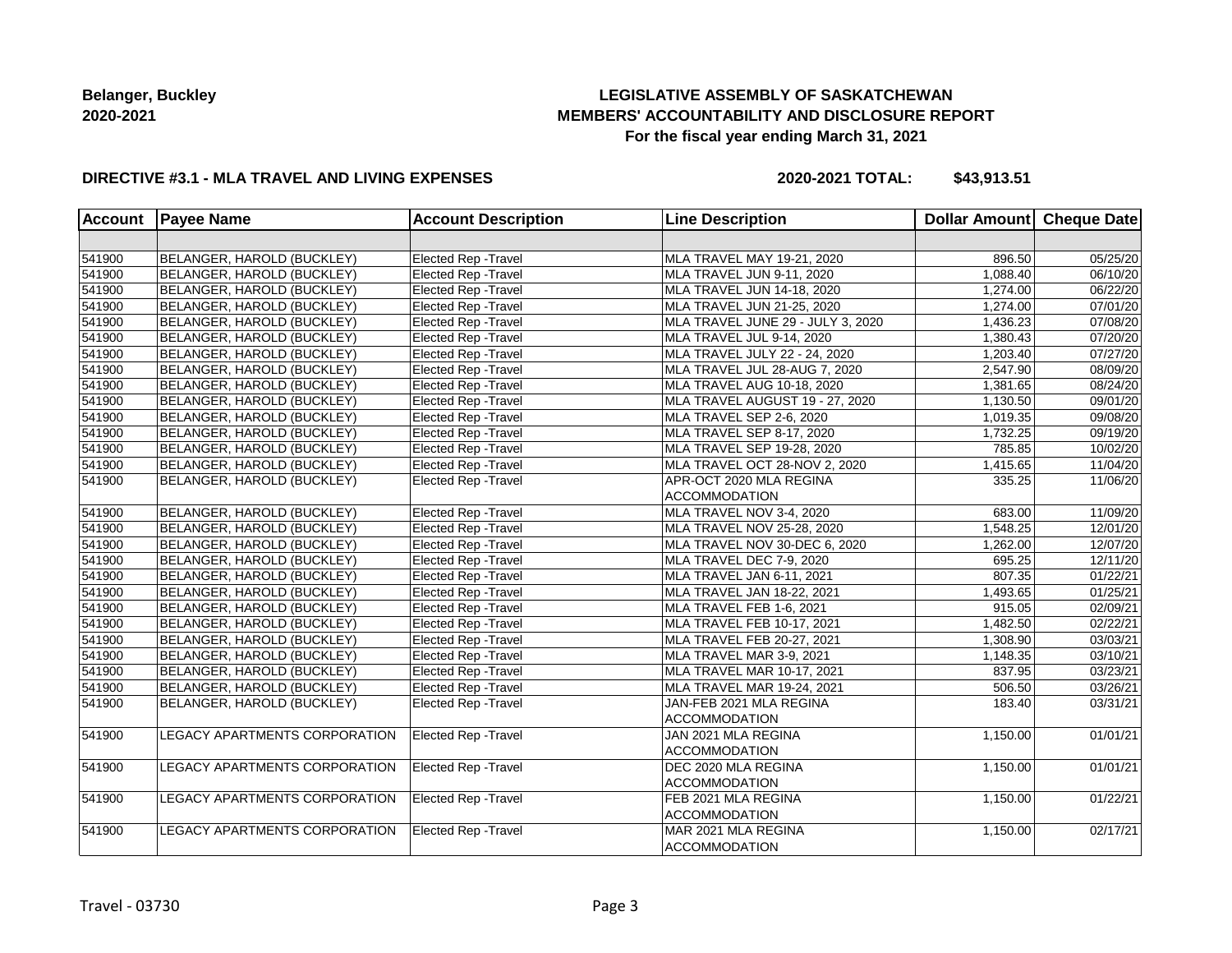# **LEGISLATIVE ASSEMBLY OF SASKATCHEWAN MEMBERS' ACCOUNTABILITY AND DISCLOSURE REPORT For the fiscal year ending March 31, 2021**

#### **DIRECTIVE #3.1 - MLA TRAVEL AND LIVING EXPENSES**

**2020-2021 TOTAL: \$43,913.51**

| <b>Account</b> | <b>Payee Name</b>  | <b>Account Description</b>  | <b>Line Description</b>     | <b>Dollar Amount</b> | <b>Cheque Date</b> |
|----------------|--------------------|-----------------------------|-----------------------------|----------------------|--------------------|
|                |                    |                             |                             |                      |                    |
| 541900         | <b>WS HOLDINGS</b> | Elected Rep - Travel        | APRIL 2020 MLA REGINA       | 930.00               | 04/01/20           |
|                |                    |                             | <b>ACCOMMODATIONS</b>       |                      |                    |
| 541900         | <b>WS HOLDINGS</b> | <b>Elected Rep - Travel</b> | MAY 2020 MLA OFFICE RENT    | 930.00               | 04/25/20           |
| 541900         | IWS HOLDINGS       | Elected Rep - Travel        | JUNE 2020 MLA REGINA        | 930.00               | 05/15/20           |
|                |                    |                             | <b>ACCOMMODATION</b>        |                      |                    |
| 541900         | <b>WS HOLDINGS</b> | <b>Elected Rep - Travel</b> | JULY 2020 MLA REGINA        | 930.00               | 06/07/20           |
|                |                    |                             | <b>ACCOMMODATION</b>        |                      |                    |
| 541900         | <b>WS HOLDINGS</b> | Elected Rep - Travel        | IAUG 2020 MLA REGINA        | 955.00               | 07/07/20           |
|                |                    |                             | <b>ACCOMMODATION</b>        |                      |                    |
| 541900         | IWS HOLDINGS       | Elected Rep - Travel        | <b>SEPT 2020 MLA REGINA</b> | 955.00               | 08/14/20           |
|                |                    |                             | <b>ACCOMMODATION</b>        |                      |                    |
| 541900         | <b>WS HOLDINGS</b> | <b>Elected Rep - Travel</b> | OCT 2020 MLA REGINA         | 955.00               | 09/11/20           |
|                |                    |                             | <b>ACCOMMODATION</b>        |                      |                    |
| 541900         | <b>WS HOLDINGS</b> | <b>Elected Rep - Travel</b> | INOV 2020 MLA REGINA        | 955.00               | 10/07/20           |
|                |                    |                             | <b>ACCOMMODATION</b>        |                      |                    |
| 541900         | <b>WS HOLDINGS</b> | Elected Rep - Travel        | DEC 2020 MLA REGINA         | 955.00               | 11/12/20           |
|                |                    |                             | <b>ACCOMMODATIONS</b>       |                      |                    |
| 541900         | <b>WS HOLDINGS</b> | <b>Elected Rep - Travel</b> | DEC 2020 MLA REGINA         | $-955.00$            | 01/08/21           |
|                |                    |                             | <b>ACCOMMODATIONS</b>       |                      |                    |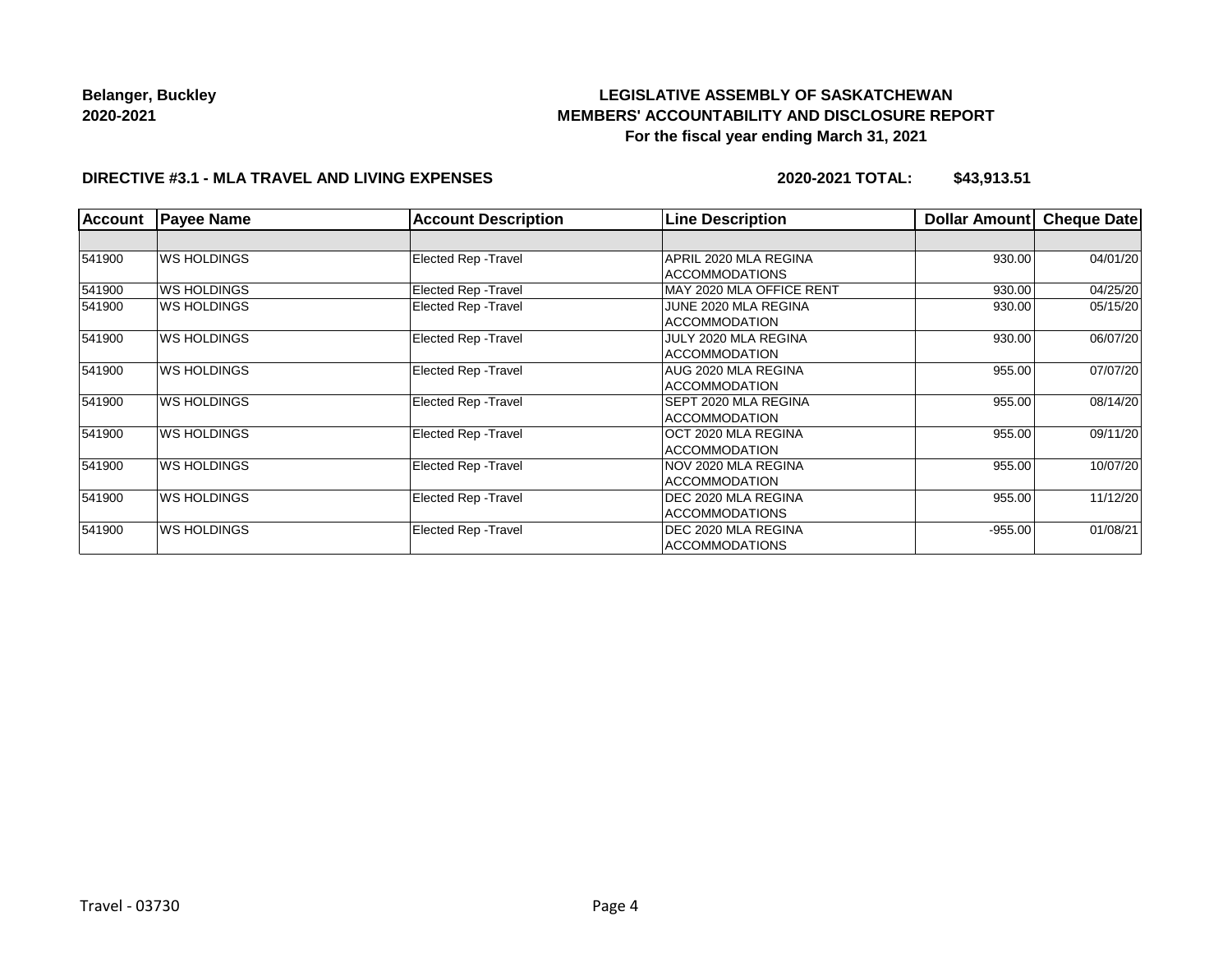# **LEGISLATIVE ASSEMBLY OF SASKATCHEWAN MEMBERS' ACCOUNTABILITY AND DISCLOSURE REPORT For the fiscal year ending March 31, 2021**

### **DIRECTIVE #4.1 - CONSTITUENCY SERVICE EXPENSES**

| <b>Account</b> | <b>Payee Name</b>                                                    | <b>Account Description</b>                | <b>Line Description</b>               | Dollar Amount | <b>Cheque Date</b> |
|----------------|----------------------------------------------------------------------|-------------------------------------------|---------------------------------------|---------------|--------------------|
|                |                                                                      |                                           |                                       |               |                    |
| 522000         | <b>BUFFALO NARROWS FRIENDSHIP</b><br><b>CENTRE INC.</b>              | Rent of Ground, Buildings and Other Space | APR-SEP, 2020 MLA OFFICE RENT         | 2,100.00      | 10/01/20           |
| 522000         | <b>BUFFALO NARROWS FRIENDSHIP</b><br><b>CENTRE INC.</b>              | Rent of Ground, Buildings and Other Space | NOV/20 - MAR/21 MLA OFFICE RENT       | 1,750.00      | 03/17/21           |
| 522000         | ILE A LA CROSSE, NORTHERN VILLAGE<br>OF                              | Rent of Ground, Buildings and Other Space | MAY 2020 MLA OFFICE RENT              | 300.00        | 06/01/20           |
| 522000         | ILE A LA CROSSE, NORTHERN VILLAGE<br><b>OF</b>                       | Rent of Ground, Buildings and Other Space | APRIL 2020 MLA OFFICE RENT            | 300.00        | 06/01/20           |
| 522000         | ILE A LA CROSSE, NORTHERN VILLAGE<br>OF                              | Rent of Ground, Buildings and Other Space | JUN 2020 MLA OFFICE RENT              | 300.00        | 08/01/20           |
| 522000         | ILE A LA CROSSE, NORTHERN VILLAGE<br>OF                              | Rent of Ground, Buildings and Other Space | JULY 2020 MLA OFFICE RENT             | 300.00        | 08/01/20           |
| 522000         | ILE A LA CROSSE, NORTHERN VILLAGE<br>OF                              | Rent of Ground, Buildings and Other Space | AUG 2020 MLA OFFICE RENT              | 300.00        | 09/01/20           |
| 522000         | ILE A LA CROSSE, NORTHERN VILLAGE<br>OF                              | Rent of Ground, Buildings and Other Space | SEP 2020 MLA OFFICE RENT              | 300.00        | 09/01/20           |
| 522000         | ILE A LA CROSSE, NORTHERN VILLAGE<br>OF                              | Rent of Ground, Buildings and Other Space | OCT 2020 MLA OFFICE RENT              | 300.00        | 11/01/20           |
| 522000         | ILE A LA CROSSE, NORTHERN VILLAGE<br><b>OF</b>                       | Rent of Ground, Buildings and Other Space | NOV 2020 MLA OFFICE RENT              | 300.00        | 01/01/21           |
| 522000         | ILE A LA CROSSE, NORTHERN VILLAGE<br><b>OF</b>                       | Rent of Ground, Buildings and Other Space | FEB 2021 MLA OFFICE RENT              | 300.00        | 03/01/21           |
| 522000         | ILE A LA CROSSE, NORTHERN VILLAGE<br>OF                              | Rent of Ground, Buildings and Other Space | JAN 2021 MLA OFFICE RENT              | 300.00        | 03/01/21           |
| 522000         | ILE A LA CROSSE, NORTHERN VILLAGE<br>OF                              | Rent of Ground, Buildings and Other Space | DEC 2020 MLA OFFICE RENT              | 300.00        | 03/01/21           |
| 522000         | ILE A LA CROSSE, NORTHERN VILLAGE<br>OF                              | Rent of Ground, Buildings and Other Space | MAR 2021 MLA OFFICE RENT              | 300.00        | 03/16/21           |
| 522200         | MINISTER OF FINANCE-MINISTRY OF<br><b>SASKBUILDS AND PROCUREMENT</b> | Rent of Photocopiers                      | PHOTOCOPIER SERVICE FEES FOR<br>20/21 | 100.00        | 01/01/21           |
| 522200         | TOSHIBA TEC CANADA BUSINESS<br>SOLUTIONS INC                         | Rent of Photocopiers                      | <b>COPIER CHARGES</b>                 | 182.42        | 04/01/20           |
| 522200         | <b>TOSHIBA TEC CANADA BUSINESS</b><br><b>SOLUTIONS INC</b>           | Rent of Photocopiers                      | <b>COPIER CHARGES</b>                 | 155.94        | 05/01/20           |
| 522200         | TOSHIBA TEC CANADA BUSINESS<br><b>SOLUTIONS INC</b>                  | Rent of Photocopiers                      | <b>COPIER CHARGES</b>                 | 163.83        | 06/01/20           |
| 522200         | TOSHIBA TEC CANADA BUSINESS<br>SOLUTIONS INC                         | Rent of Photocopiers                      | <b>COPIER CHARGES</b>                 | 124.74        | 08/01/20           |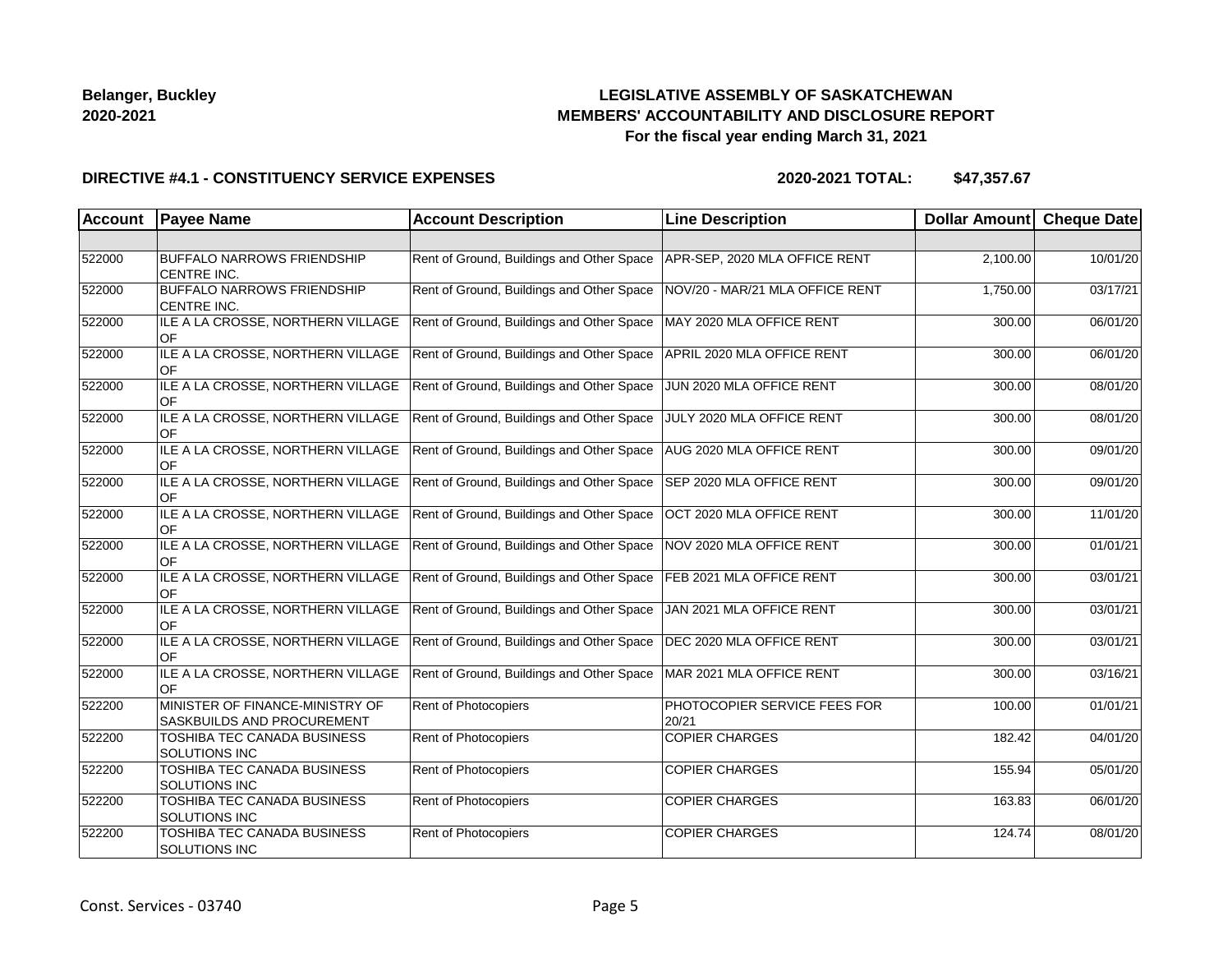# **LEGISLATIVE ASSEMBLY OF SASKATCHEWAN MEMBERS' ACCOUNTABILITY AND DISCLOSURE REPORT For the fiscal year ending March 31, 2021**

#### **DIRECTIVE #4.1 - CONSTITUENCY SERVICE EXPENSES**

| <b>Account</b> | <b>Payee Name</b>                                                    | <b>Account Description</b>           | <b>Line Description</b>      | <b>Dollar Amount</b> | <b>Cheque Date</b> |
|----------------|----------------------------------------------------------------------|--------------------------------------|------------------------------|----------------------|--------------------|
|                |                                                                      |                                      |                              |                      |                    |
| 522200         | <b>TOSHIBA TEC CANADA BUSINESS</b><br>SOLUTIONS INC                  | Rent of Photocopiers                 | <b>COPIER CHARGES</b>        | 3.99                 | 08/01/20           |
| 522200         | TOSHIBA TEC CANADA BUSINESS<br>SOLUTIONS INC                         | Rent of Photocopiers                 | <b>COPIER CHARGES</b>        | 131.75               | 09/01/20           |
| 522200         | <b>TOSHIBA TEC CANADA BUSINESS</b><br>SOLUTIONS INC                  | Rent of Photocopiers                 | <b>COPEIR CHARGES</b>        | 133.56               | 09/02/20           |
| 522200         | <b>TOSHIBA TEC CANADA BUSINESS</b><br>SOLUTIONS INC                  | Rent of Photocopiers                 | <b>COPIER CHARGES</b>        | 124.74               | 11/01/20           |
| 522200         | TOSHIBA TEC CANADA BUSINESS<br><b>SOLUTIONS INC</b>                  | Rent of Photocopiers                 | <b>COPIER CHARGES</b>        | 134.13               | 11/01/20           |
| 522200         | <b>TOSHIBA TEC CANADA BUSINESS</b><br>SOLUTIONS INC                  | Rent of Photocopiers                 | <b>COPIER CHARGES</b>        | 129.45               | 01/01/21           |
| 522200         | <b>TOSHIBA TEC CANADA BUSINESS</b><br>SOLUTIONS INC                  | Rent of Photocopiers                 | <b>COPIER CHARGES</b>        | 160.59               | 03/01/21           |
| 522200         | TOSHIBA TEC CANADA BUSINESS<br><b>SOLUTIONS INC</b>                  | Rent of Photocopiers                 | <b>COPIER CHARGES</b>        | 124.74               | 03/01/21           |
| 522200         | TOSHIBA TEC CANADA BUSINESS<br>SOLUTIONS INC                         | Rent of Photocopiers                 | <b>COPIER CHARGES</b>        | 124.74               | 03/01/21           |
| 525000         | BELANGER, HAROLD (BUCKLEY)                                           | Postal, Courier, Freight and Related | <b>REIMB: POSTAGE</b>        | 3.38                 | 02/23/21           |
| 525000         | <b>BOUVIER, VYE</b>                                                  | Postal, Courier, Freight and Related | <b>POSTAGE</b>               | 10.38                | 05/01/20           |
| 525000         | MINISTER OF FINANCE-MINISTRY OF<br><b>SASKBUILDS AND PROCUREMENT</b> | Postal, Courier, Freight and Related | SEPTEMBER 2020 MAIL SERVICES | 523.52               | 10/22/20           |
| 525000         | <b>ROY, NANCY</b>                                                    | Postal, Courier, Freight and Related | POSTAGE                      | 17.48                | 03/25/21           |
| 525000         | <b>ROY, NANCY</b>                                                    | Postal, Courier, Freight and Related | <b>POSTAGE</b>               | 16.12                | 03/31/21           |
| 528000         | POWERLAND COMPUTERS LTD.                                             | <b>Support Services</b>              | <b>TECHNICAL SERVICE</b>     | $-36.97$             | 05/01/20           |
| 528000         | POWERLAND COMPUTERS LTD.                                             | <b>Support Services</b>              | <b>TECHNOLOGY SERVICES</b>   | 36.97                | 08/01/20           |
| 528000         | POWERLAND COMPUTERS LTD.                                             | <b>Support Services</b>              | <b>TECHNICAL SERVICE</b>     | 36.97                | 09/01/20           |
| 529000         | LAFONTAINE, CHRISTOPHER                                              | <b>General Contractual Services</b>  | <b>FOI</b>                   | 5,000.00             | 03/31/21           |
| 529000         | UNIVERSITY OF SASKATCHEWAN                                           | <b>General Contractual Services</b>  | <b>CONSULTING SERVICES</b>   | 9,000.00             | 09/01/20           |
| 529000         | UNIVERSITY OF SASKATCHEWAN                                           | <b>General Contractual Services</b>  | <b>CONSULTING SERVICES</b>   | 9,000.00             | 09/01/20           |
| 530500         | JAZZ MANAGEMENT LTD.                                                 | Media Placement                      | <b>ADVERTISING</b>           | 41.67                | 06/01/20           |
| 530500         | <b>JAZZ MANAGEMENT LTD.</b>                                          | Media Placement                      | ADVERTISING                  | 41.67                | 06/01/20           |
| 530500         | JAZZ MANAGEMENT LTD.                                                 | Media Placement                      | ADVERTISING                  | 41.67                | 07/01/20           |
| 530500         | JAZZ MANAGEMENT LTD.                                                 | Media Placement                      | ADVERTISING                  | 20.84                | 09/01/20           |
| 530500         | JAZZ MANAGEMENT LTD.                                                 | Media Placement                      | <b>ADVERTISING</b>           | 41.67                | 01/01/21           |
| 530500         | JIM PATTISON BROADCAST GROUP                                         | Media Placement                      | ADVERTISING                  | 266.67               | 07/01/20           |
| 530500         | JIM PATTISON BROADCAST GROUP                                         | Media Placement                      | ADVERTISING                  | 233.33               | 09/16/20           |
| 530500         | MADD MESSAGE                                                         | Media Placement                      | ADVERTISING                  | 51.96                | 12/01/20           |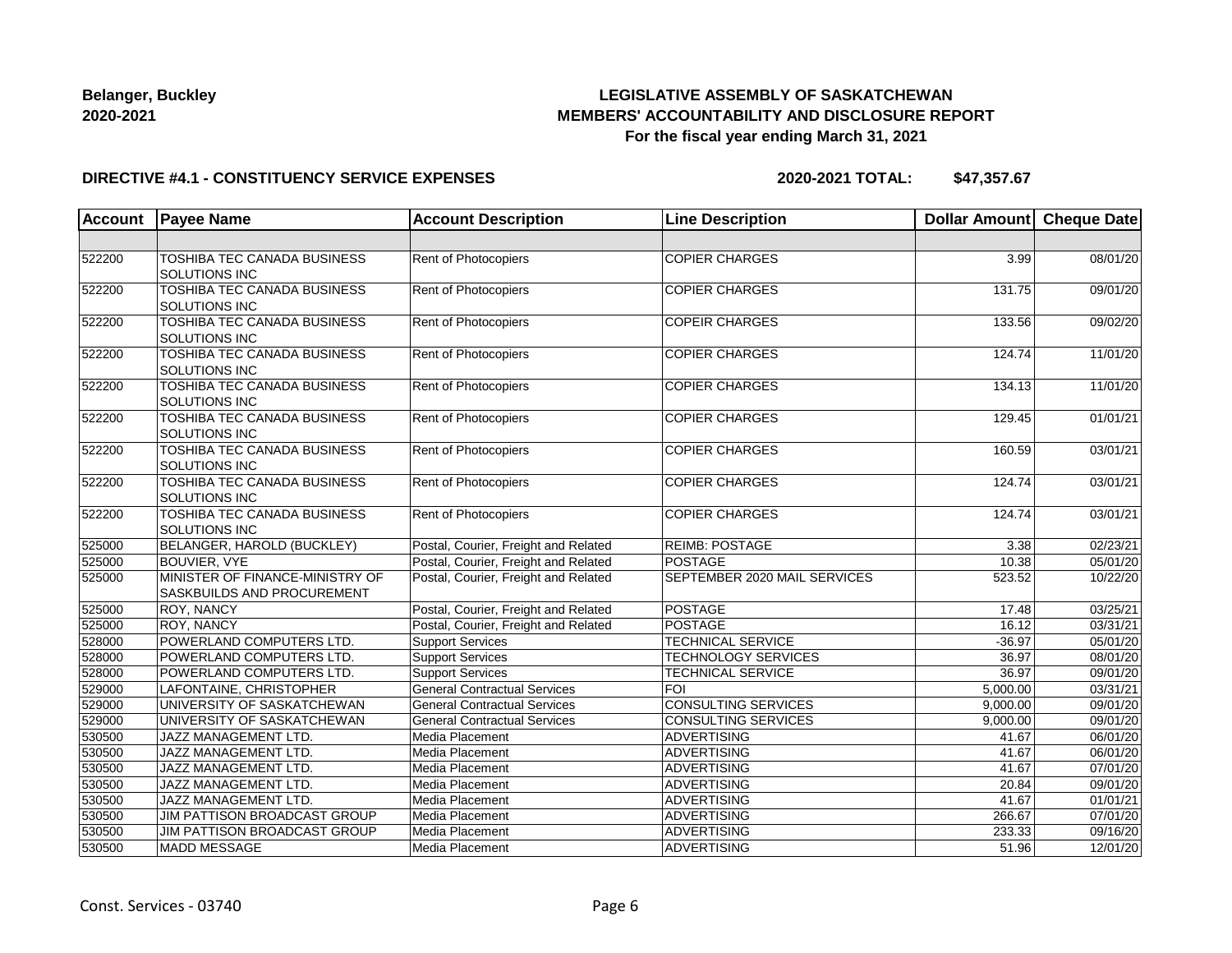## **LEGISLATIVE ASSEMBLY OF SASKATCHEWAN MEMBERS' ACCOUNTABILITY AND DISCLOSURE REPORT For the fiscal year ending March 31, 2021**

### **DIRECTIVE #4.1 - CONSTITUENCY SERVICE EXPENSES**

| <b>Account</b> | <b>Payee Name</b>                | <b>Account Description</b>    | <b>Line Description</b>                        | Dollar Amount | <b>Cheque Date</b> |
|----------------|----------------------------------|-------------------------------|------------------------------------------------|---------------|--------------------|
|                |                                  |                               |                                                |               |                    |
| 530500         | MISSINIPI BROADCASTING CORP.     | Media Placement               | <b>ADVERTISING</b>                             | 500.00        | 07/01/20           |
| 530500         | MISSINIPI BROADCASTING CORP.     | Media Placement               | <b>ADVERTISING</b>                             | 58.73         | 09/01/20           |
| 530500         | MISSINIPI BROADCASTING CORP.     | Media Placement               | ADVERTISING                                    | 1,700.00      | 09/01/20           |
| 530500         | MISSINIPI BROADCASTING CORP.     | Media Placement               | ADVERTISING                                    | 58.73         | 09/01/20           |
| 530500         | NORTHERN PRIDE PUBLICATIONS LTD. | Media Placement               | <b>ADVERTISING</b>                             | 47.70         | 05/01/20           |
| 530500         | NORTHERN PRIDE PUBLICATIONS LTD. | Media Placement               | <b>ADVERTISING</b>                             | 47.70         | 05/01/20           |
| 530500         | NORTHERN PRIDE PUBLICATIONS LTD. | Media Placement               | <b>ADVERTISING</b>                             | 47.70         | 05/01/20           |
| 530500         | NORTHERN PRIDE PUBLICATIONS LTD. | Media Placement               | <b>ADVERTISING</b>                             | 47.70         | 05/01/20           |
| 530500         | NORTHERN PRIDE PUBLICATIONS LTD. | Media Placement               | <b>ADVERTISING</b>                             | 47.70         | 06/01/20           |
| 530500         | NORTHERN PRIDE PUBLICATIONS LTD. | Media Placement               | ADVERTISING                                    | 47.20         | 06/01/20           |
| 530500         | NORTHERN PRIDE PUBLICATIONS LTD. | Media Placement               | <b>ADVERTISING</b>                             | 47.70         | 06/01/20           |
| 530500         | NORTHERN PRIDE PUBLICATIONS LTD. | Media Placement               | <b>ADVERTISING</b>                             | 47.70         | 06/01/20           |
| 530500         | NORTHERN PRIDE PUBLICATIONS LTD  | Media Placement               | <b>ADVERTISING</b>                             | 47.70         | 06/04/20           |
| 530500         | NORTHERN PRIDE PUBLICATIONS LTD. | Media Placement               | <b>ADVERTISING</b>                             | 47.70         | 08/01/20           |
| 530500         | NORTHERN PRIDE PUBLICATIONS LTD. | Media Placement               | <b>ADVERTISING</b>                             | 47.70         | 08/01/20           |
| 530500         | NORTHERN PRIDE PUBLICATIONS LTD. | Media Placement               | ADVERTISING                                    | 47.70         | 08/01/20           |
| 530500         | NORTHERN PRIDE PUBLICATIONS LTD. | Media Placement               | <b>ADVERTISING</b>                             | 47.70         | 08/01/20           |
| 530500         | NORTHERN PRIDE PUBLICATIONS LTD. | Media Placement               | <b>ADVERTISING</b>                             | 47.70         | 08/01/20           |
| 530500         | NORTHERN PRIDE PUBLICATIONS LTD. | Media Placement               | <b>ADVERTISING</b>                             | 47.70         | 08/01/20           |
| 530500         | NORTHERN PRIDE PUBLICATIONS LTD. | Media Placement               | <b>ADVERTISING</b>                             | 47.70         | 08/01/20           |
| 530500         | NORTHERN PRIDE PUBLICATIONS LTD. | Media Placement               | <b>ADVERTISING</b>                             | 47.70         | 08/06/20           |
| 530500         | NORTHERN PRIDE PUBLICATIONS LTD. | Media Placement               | <b>ADVERTISING</b>                             | 47.70         | 08/13/20           |
| 530500         | NORTHERN PRIDE PUBLICATIONS LTD. | Media Placement               | <b>ADVERTISING</b>                             | 47.70         | 09/01/20           |
| 530500         | NORTHERN PRIDE PUBLICATIONS LTD. | Media Placement               | <b>ADVERTISING</b>                             | 47.70         | 09/01/20           |
| 530500         | NORTHERN PRIDE PUBLICATIONS LTD. | Media Placement               | <b>ADVERTISING</b>                             | 47.70         | 09/10/20           |
| 530500         | NORTHERN PRIDE PUBLICATIONS LTD. | Media Placement               | <b>ADVERTISING</b>                             | 47.70         | 11/01/20           |
| 530500         | NORTHERN PRIDE PUBLICATIONS LTD. | Media Placement               | ADVERTISING                                    | 377.20        | 01/01/21           |
| 530500         | NOW COMMUNICATIONS               | Media Placement               | <b>ADVERTISING</b>                             | 5,000.00      | 09/16/20           |
| 530500         | POSTMEDIA NETWORK INC.           | Media Placement               | <b>ADVERTISING</b>                             | 21.15         | 12/01/20           |
| 530500         | <b>PUETZ ENTERPRISES LTD</b>     | Media Placement               | <b>ADVERTISING</b>                             | 66.67         | 05/01/20           |
| 530500         | <b>PUETZ ENTERPRISES LTD</b>     | Media Placement               | <b>ADVERTISING</b>                             | 66.66         | 06/01/20           |
| 530500         | <b>PUETZ ENTERPRISES LTD</b>     | Media Placement               | ADVERTISING                                    | 66.67         | 07/01/20           |
| 530500         | <b>PUETZ ENTERPRISES LTD</b>     | Media Placement               | ADVERTISING                                    | 66.66         | 08/01/20           |
| 530500         | <b>PUETZ ENTERPRISES LTD</b>     | Media Placement               | <b>ADVERTISING</b>                             | 33.34         | 09/01/20           |
| 530800         | PRINTWEST                        | Publications                  | <b>NEWSLETTERS</b>                             | 780.89        | 09/18/20           |
| 530900         | <b>SUPREME BASICS</b>            | <b>Promotional Items</b>      | <b>FLAGS/OFFICE SUPPLIES</b>                   | 31.78         | 03/16/21           |
| 550200         | <b>CGE NEWS</b>                  | Books, Mags and Ref Materials | STARPHOENIX SUBSCRIPTION - B.<br>BELANGER, MLA | 754.00        | 05/01/20           |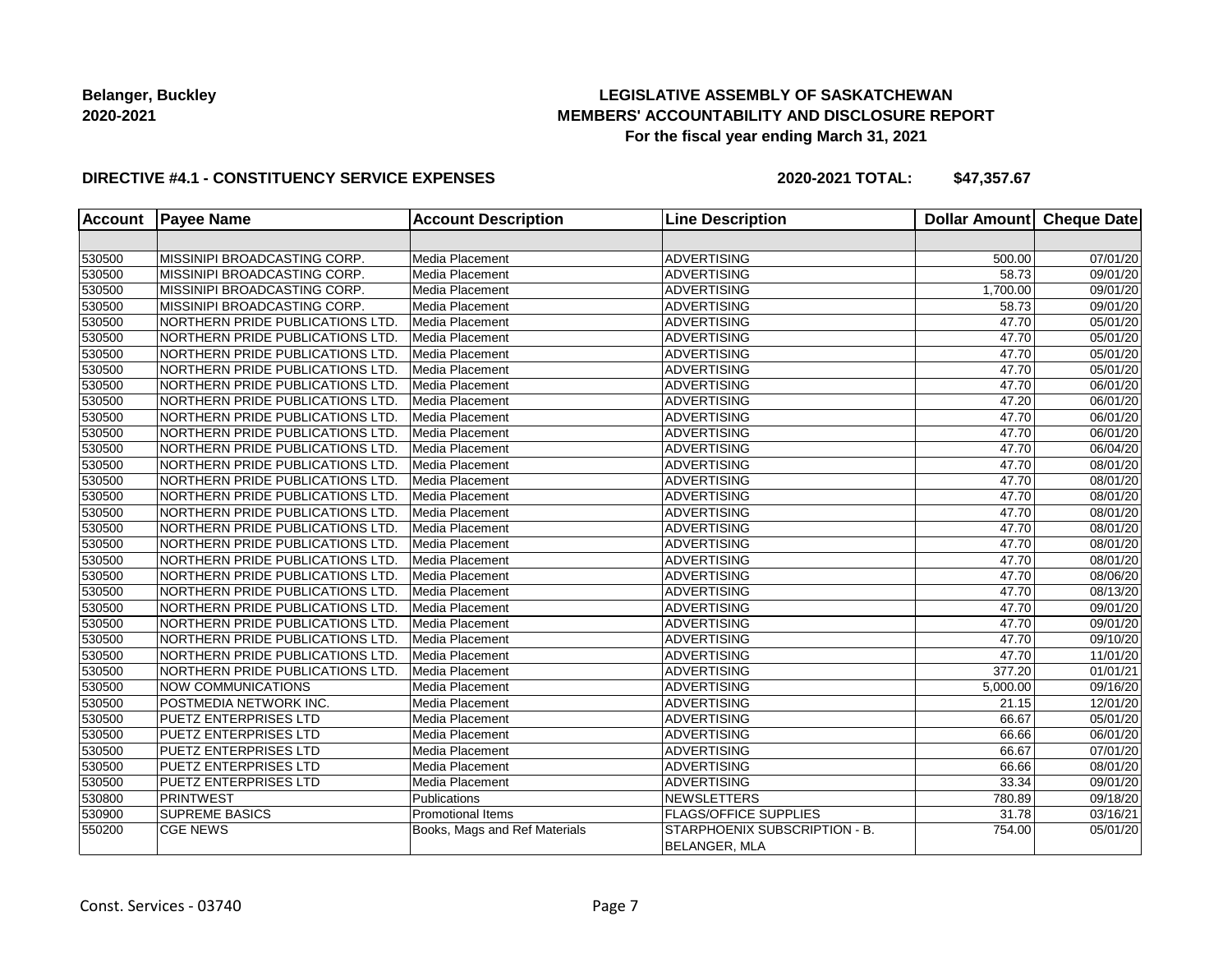## **LEGISLATIVE ASSEMBLY OF SASKATCHEWAN MEMBERS' ACCOUNTABILITY AND DISCLOSURE REPORT For the fiscal year ending March 31, 2021**

### **DIRECTIVE #4.1 - CONSTITUENCY SERVICE EXPENSES**

| <b>Account</b> | <b>Payee Name</b>             | <b>Account Description</b>         | <b>Line Description</b>          | <b>Dollar Amount</b> | <b>Cheque Date</b> |
|----------------|-------------------------------|------------------------------------|----------------------------------|----------------------|--------------------|
|                |                               |                                    |                                  |                      |                    |
| 555000         | <b>BOUVIER, VYE</b>           | Other Material and Supplies        | <b>OFFICE SUPPLIES</b>           | 67.20                | 08/24/20           |
| 555000         | COMPASS GROUP OF ONTARIO LTD. | <b>Other Material and Supplies</b> | OFFICE SUPPLIES                  | 487.50               | 03/23/21           |
| 555000         | POWERLAND COMPUTERS LTD.      | Other Material and Supplies        | OFFICE SUPPLIES                  | 118.72               | 08/01/20           |
| 555000         | POWERLAND COMPUTERS LTD.      | Other Material and Supplies        | OFFICE SUPPLIES GST EXEMPT       | 76.32                | 01/01/21           |
| 555000         | POWERLAND COMPUTERS LTD.      | <b>Other Material and Supplies</b> | <b>OFFICE SUPPLIES</b>           | 118.72               | 03/22/21           |
| 555000         | POWERLAND COMPUTERS LTD.      | <b>Other Material and Supplies</b> | <b>OFFICE SUPPLIES</b>           | 40.28                | 03/23/21           |
| 555000         | <b>SUPREME BASICS</b>         | <b>Other Material and Supplies</b> | OFFICE SUPPLIES                  | 88.98                | 01/01/21           |
| 555000         | <b>SUPREME BASICS</b>         | <b>Other Material and Supplies</b> | OFFICE SUPPLIES                  | 105.98               | 01/25/21           |
| 555000         | <b>SUPREME BASICS</b>         | Other Material and Supplies        | OFFICE SUPPLIES                  | 252.18               | 03/01/21           |
| 555000         | <b>SUPREME BASICS</b>         | Other Material and Supplies        | OFFICE SUPPLIES                  | 318.85               | 03/01/21           |
| 555000         | <b>SUPREME BASICS</b>         | Other Material and Supplies        | <b>OFFICE SUPPLIES</b>           | 254.37               | 03/12/21           |
| 555000         | <b>SUPREME BASICS</b>         | Other Material and Supplies        | <b>FLAGS/OFFICE SUPPLIES</b>     | 802.97               | 03/16/21           |
| 555000         | <b>SUPREME BASICS</b>         | Other Material and Supplies        | <b>OFFICE SUPPLIES</b>           | 24.88                | 03/30/21           |
| 555000         | <b>WIRELESS AGE</b>           | <b>Other Material and Supplies</b> | <b>OFFICE SUPPLIES</b>           | 133.31               | 08/27/20           |
| 564600         | POWERLAND COMPUTERS LTD.      | Computer Software - Exp            | <b>CENTRAL INTERCEPT RENEWAL</b> | 244.08               | 09/01/20           |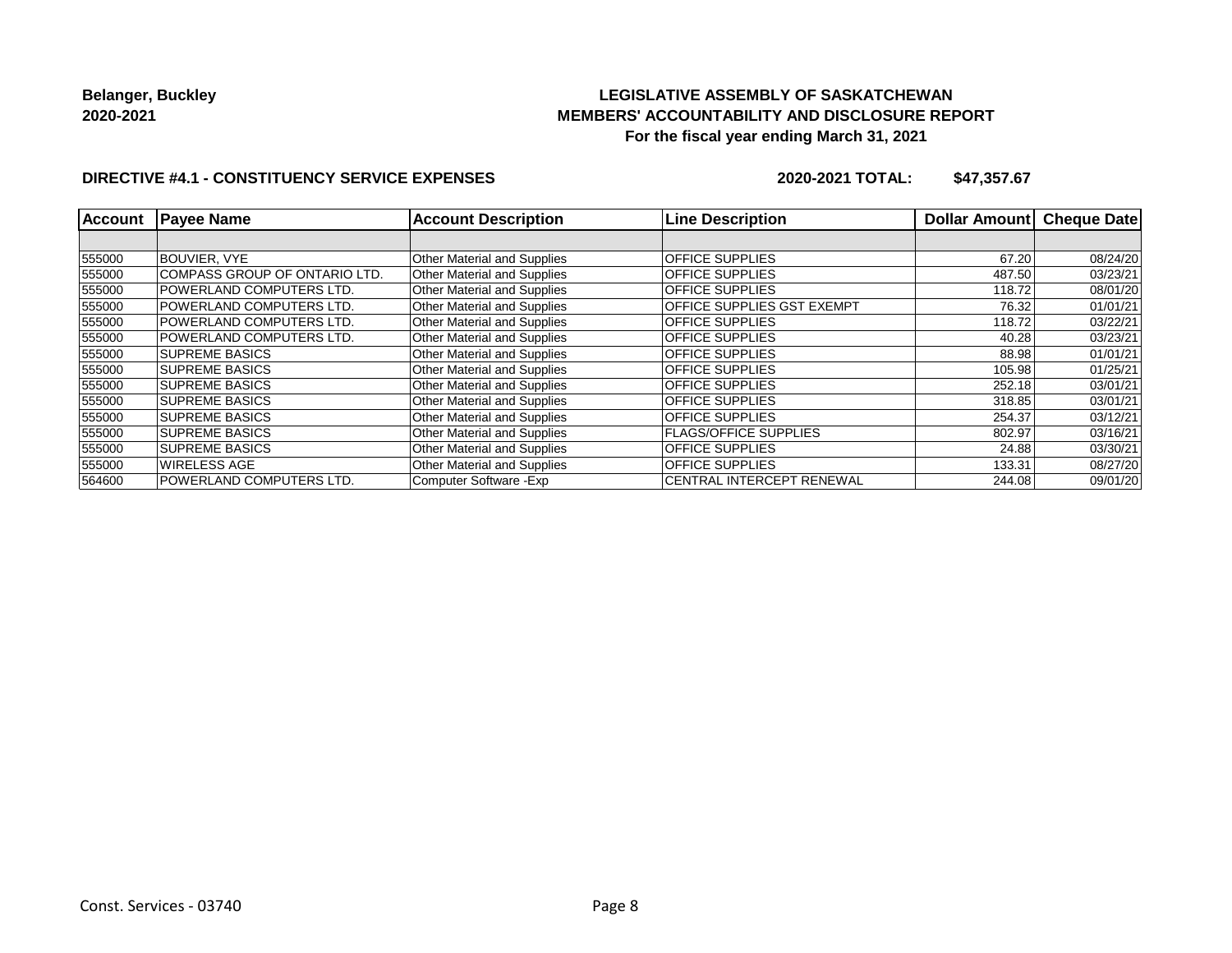## **LEGISLATIVE ASSEMBLY OF SASKATCHEWAN MEMBERS' ACCOUNTABILITY AND DISCLOSURE REPORT For the fiscal year ending March 31, 2021**

#### **DIRECTIVE #6 - CONSTITUENCY ASSISTANT EXPENSES**

| <b>Account</b> | <b>Payee Name</b>        | <b>Account Description</b>    | Dollar Amount Cheque Date |          |
|----------------|--------------------------|-------------------------------|---------------------------|----------|
|                |                          |                               |                           |          |
| 513000         | BOUVIER, VYE             | Out-of-Scope Permanent        | 0.00                      | 04/01/20 |
| 513000         | BOUVIER, VYE             | Out-of-Scope Permanent        | $-447.11$                 | 04/13/20 |
| 513000         | <b>BOUVIER, VYE</b>      | Out-of-Scope Permanent        | 2,235.53                  | 04/14/20 |
| 513000         | BOUVIER, VYE             | Out-of-Scope Permanent        | 2,235.53                  | 05/01/20 |
| 513000         | BOUVIER, VYE             | Out-of-Scope Permanent        | 2,235.53                  | 05/13/20 |
| 513000         | BOUVIER, VYE             | Out-of-Scope Permanent        | 2,235.53                  | 05/27/20 |
| 513000         | BOUVIER, VYE             | Out-of-Scope Permanent        | 2,235.53                  | 06/10/20 |
| 513000         | BOUVIER, VYE             | Out-of-Scope Permanent        | 2,410.06                  | 06/24/20 |
| 513000         | BOUVIER, VYE             | Out-of-Scope Permanent        | 2,264.62                  | 07/08/20 |
| 513000         | BOUVIER, VYE             | Out-of-Scope Permanent        | 2,264.62                  | 07/22/20 |
| 513000         | BOUVIER, VYE             | Out-of-Scope Permanent        | 2,264.62                  | 08/05/20 |
| 513000         | BOUVIER, VYE             | Out-of-Scope Permanent        | 2,264.62                  | 08/19/20 |
| 513000         | BOUVIER, VYE             | Out-of-Scope Permanent        | 2,264.62                  | 09/02/20 |
| 513000         | BOUVIER, VYE             | Out-of-Scope Permanent        | 2,264.62                  | 09/16/20 |
| 513000         | <b>BOUVIER, VYE</b>      | Out-of-Scope Permanent        | 2,264.62                  | 10/01/20 |
| 513000         | BOUVIER, VYE             | Out-of-Scope Permanent        | 4.982.16                  | 10/06/20 |
| 513000         | BOUVIER, VYE             | Out-of-Scope Permanent        | 469.09                    | 11/12/20 |
| 513000         | <b>BOUVIER, VYE</b>      | Out-of-Scope Permanent        | 0.00                      | 11/24/20 |
| 514000         | DAIGNEAULT, GARRETT N.B. | Casual/Term                   | 0.00                      | 04/01/20 |
| 514000         | DAIGNEAULT, GARRETT N.B. | Casual/Term                   | 0.00                      | 04/06/20 |
| 514000         | DAIGNEAULT, KANDACE B M  | Casual/Term                   | $-151.89$                 | 06/16/20 |
| 514000         | DAIGNEAULT, KANDACE B M  | Casual/Term                   | 151.89                    | 06/30/20 |
| 514000         | HANSON, ROBIN A          | Casual/Term                   | 645.52                    | 03/03/21 |
| 514000         | HANSON, ROBIN A          | Casual/Term                   | 286.90                    | 03/09/21 |
| 514000         | HANSON, ROBIN A          | Casual/Term                   | 717.25                    | 03/17/21 |
| 514000         | HANSON, ROBIN A          | Casual/Term                   | 717.25                    | 03/30/21 |
| 514000         | HANSON, ROBIN A          | Casual/Term                   | 215.17                    | 04/09/21 |
| 514000         | ROY, NANCY               | Casual/Term                   | 2,988.52                  | 02/03/21 |
| 514000         | ROY, NANCY               | Casual/Term                   | 1,494.27                  | 02/17/21 |
| 514000         | ROY, NANCY               | Casual/Term                   | 1,630.54                  | 03/03/21 |
| 514000         | ROY, NANCY               | Casual/Term                   | 1,565.99                  | 03/17/21 |
| 514000         | ROY, NANCY               | Casual/Term                   | 1,565.99                  | 03/30/21 |
| 514000         | <b>ROY, NANCY</b>        | Casual/Term                   | 444.69                    | 04/09/21 |
| 514300         | MCCALLUM, SARAH L        | Part-Time/Permanent Part-Time | 1,067.73                  | 12/02/20 |
| 514300         | MCCALLUM, SARAH L        | Part-Time/Permanent Part-Time | 1,633.00                  | 12/09/20 |
| 514300         | MCCALLUM, SARAH L        | Part-Time/Permanent Part-Time | 1,557.63                  | 12/22/20 |
| 514300         | MCCALLUM, SARAH L        | Part-Time/Permanent Part-Time | 1,143.11                  | 01/06/21 |
| 514300         | MCCALLUM, SARAH L        | Part-Time/Permanent Part-Time | 367.12                    | 02/03/21 |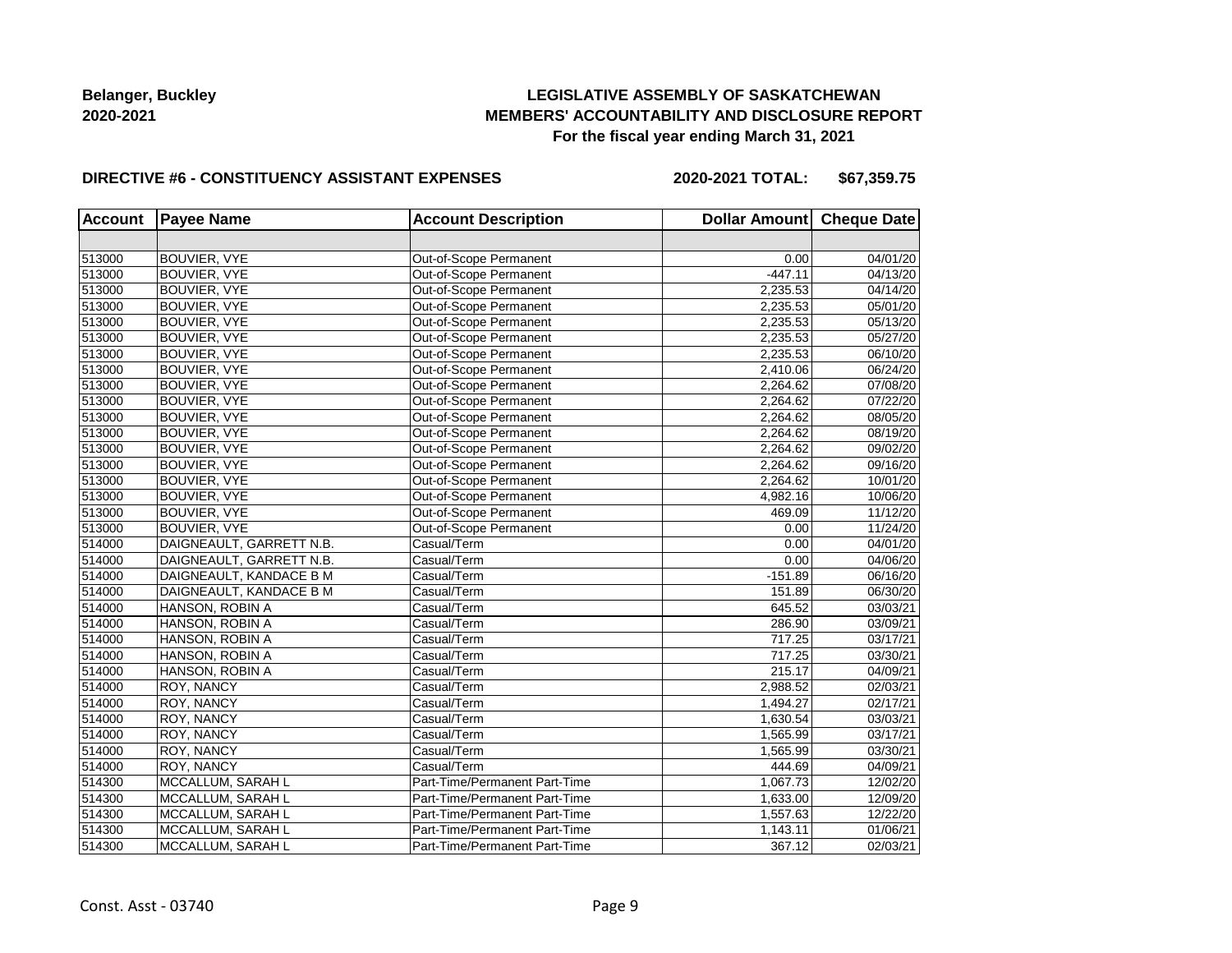## **LEGISLATIVE ASSEMBLY OF SASKATCHEWAN MEMBERS' ACCOUNTABILITY AND DISCLOSURE REPORT For the fiscal year ending March 31, 2021**

#### **DIRECTIVE #6 - CONSTITUENCY ASSISTANT EXPENSES**

| <b>Account</b> | <b>Payee Name</b><br><b>Account Description</b> |                                  | Dollar Amount Cheque Date |          |
|----------------|-------------------------------------------------|----------------------------------|---------------------------|----------|
|                |                                                 |                                  |                           |          |
| 517100         | BOUVIER, VYE                                    | Severance Pay                    | 2,264.62                  | 11/24/20 |
| 517100         | BOUVIER, VYE                                    | Severance Pay                    | 2,264.62                  | 12/09/20 |
| 517100         | <b>BOUVIER, VYE</b>                             | Severance Pay                    | 2,264.62                  | 12/29/20 |
| 517100         | BOUVIER, VYE                                    | Severance Pay                    | 2,264.62                  | 01/06/21 |
| 517100         | BOUVIER, VYE                                    | Severance Pay                    | 2,264.62                  | 01/20/21 |
| 517100         | <b>BOUVIER, VYE</b>                             | Severance Pay                    | 2,264.62                  | 02/03/21 |
| 517100         | BOUVIER, VYE                                    | Severance Pay                    | 1.585.23                  | 02/17/21 |
| 519900         | None (Default)                                  | Change in Y/E Accrued Empl Leave | $-298.07$                 | 04/20/20 |
|                |                                                 | Entitlements                     |                           |          |
| 519900         | None (Default)                                  | Change in Y/E Accrued Empl Leave | 0.00                      | 04/14/21 |
|                |                                                 | Entitlements                     |                           |          |